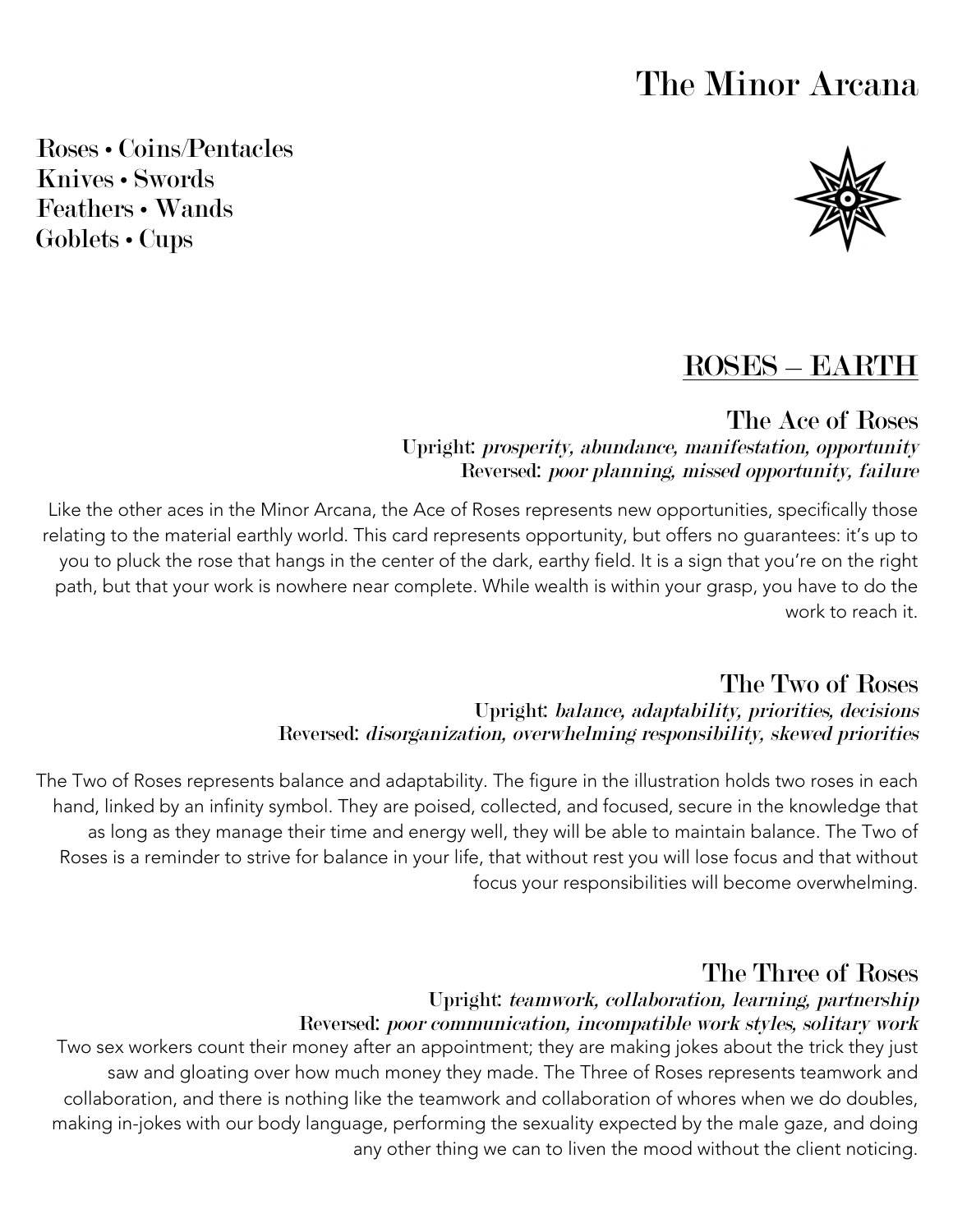The Three of Roses encourages you to look at what you want to achieve and see what other skills could be applied to further your goal, or possibly to see what you have achieved already and acknowledge the ways that others have helped you along the way.

# The Four of Roses

#### Upright: self-protection, control, security, accumulation Reversed: scarcity, poor management of resources, greed

The figure in the Four of Roses crouches over four red and yellow roses. They are preoccupied with the resources they have, obsessed with maintaining their wealth, and paralyzed by the fear of losing what they have stored up. The Four of Roses is a reminder that it is just as important to enjoy the things you have worked for and redistribute the resources you are fortunate to have access to as it is to protect yourself from deprivation. It is a reminder that scarcity is not real—it is created by those who have power—and that clinging to every last cent, afraid that you will lose everything, will only take away your ability to enjoy life.

#### The Five of Roses Upright: loss, devastation, poverty, isolation Reversed: coming out of poverty, excessive optimism, psychic limitation

A figure sits in the dark with their back to the rosebush behind them. The roses on the bush are withered and brown and although there are two tiny green leaves on the vine, the figure is unable to see them through the bag tied around their head.

The Five of Roses is a card of loss and poverty. While the suit of Roses is generally associated with the material realm, there are many kinds of poverty, not all of them having to do with money. When this card appears in a reading, it's time to look at the ways in which your life is lacking, what hope you have for redeeming those areas, and how you might be able to reverse the poor circumstances that led you to this place or at least find new avenues to offset your losses.

### The Six of Roses Upright: generosity, sharing, reciprocity, mutual aid Reversed: debt, being taken advantage of, selfishness

Two figures exchange and are surrounded by roses. It's impossible to know which of them the roses belong to because they hold their resources in common. The Six of Roses is a reminder that property is theft, that we are better served by caring for others and sharing our abundance than by hoarding it all for ourselves. When our resources are held in common we can strengthen each other according to each person's needs rather than looking out only for ourselves.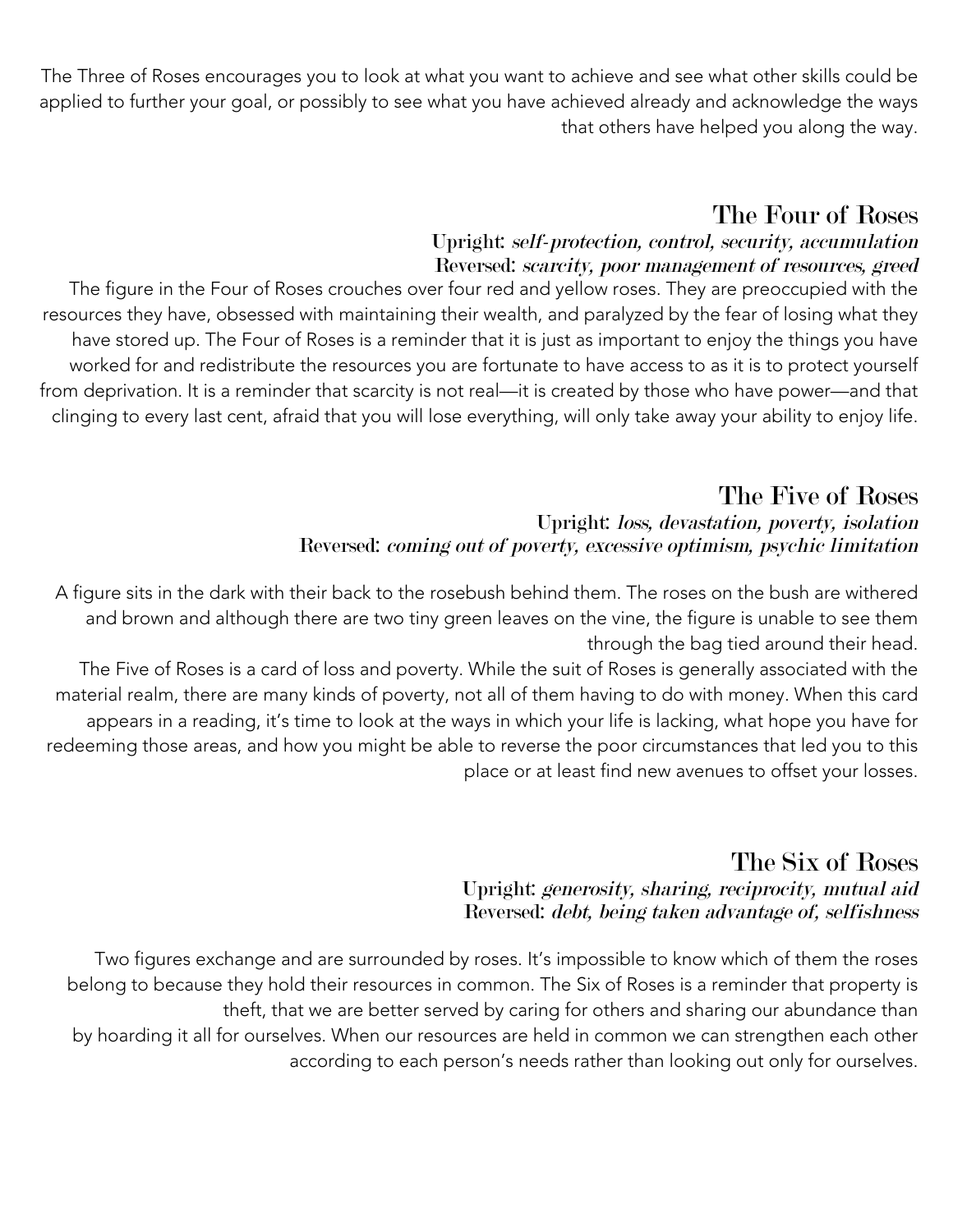# The Seven of Roses

#### Upright: investment, fruition, perseverance, accomplishment Reversed: thankless work, failure, limited vision

A figure leaning on a hoe gazes at the rose bush they have grown. There's still a lot of work ahead of them and they are not yet ready to harvest the fruits of their labor, but the time is coming and they have the luxury of pausing to look at how far they've come as they reflect on what they still have to do. The Seven of Roses is a reminder that it's okay to pause and take joy in everything you've done, that appreciating your accomplishments will help you to form a better plan for how to proceed and that you don't have to be in motion every minute of every day.

# The Eight of Roses

### Upright: industriousness, skill development, learning, proficiency Reversed: perfectionism, self-obsession, lack of direction

A figure drawing on a pad is surrounded by roses, which symbolize the wealth of skills and knowledge they have gained through practice. They are intent on their art and removed from all distractions, wrapped up in the task at hand. The Eight of Roses is a card of encouragement. It can acknowledge your application to your chosen project or serve as a reminder to stay focused in order to reach the heights you aspire to.

## The Nine of Roses Upright: luxury, prosperity, self-sufficiency, accomplishment

# Reversed: overwork, lack of confidence, fear of failure

A figure reclines on a bed of roses, smiling contentedly. They are secure in their prosperity and enjoying their security. The Nine of Roses is a card about luxury and security. That security may not be monetary, but the card is a reminder to focus on the ways in which you have achieved abundance and wealth, and to find ways to expand that abundance and share it with others.

### The Ten of Roses Upright: family, safety, success, abundance Reversed: failure, loss, family dysfunction

The Ten of Roses shows the same figure from the previous cards sitting comfortably among ten huge roses, cuddling several cats. They feel secure in their ability to take care of their animal friends, and the cats feel safe with them.

The Ten of Roses is a card that asks you to look at the ways in which you provide for those that you love, to congratulate you for the ways you support your family and friends, and to remind you that the health of your family, whether they are chosen or blood, is as important an aspect of your thriving as any other. It's a reminder to look at the health of your relationships, to decide whether they are giving you as much as you are giving to them, and if everything they are giving you is good.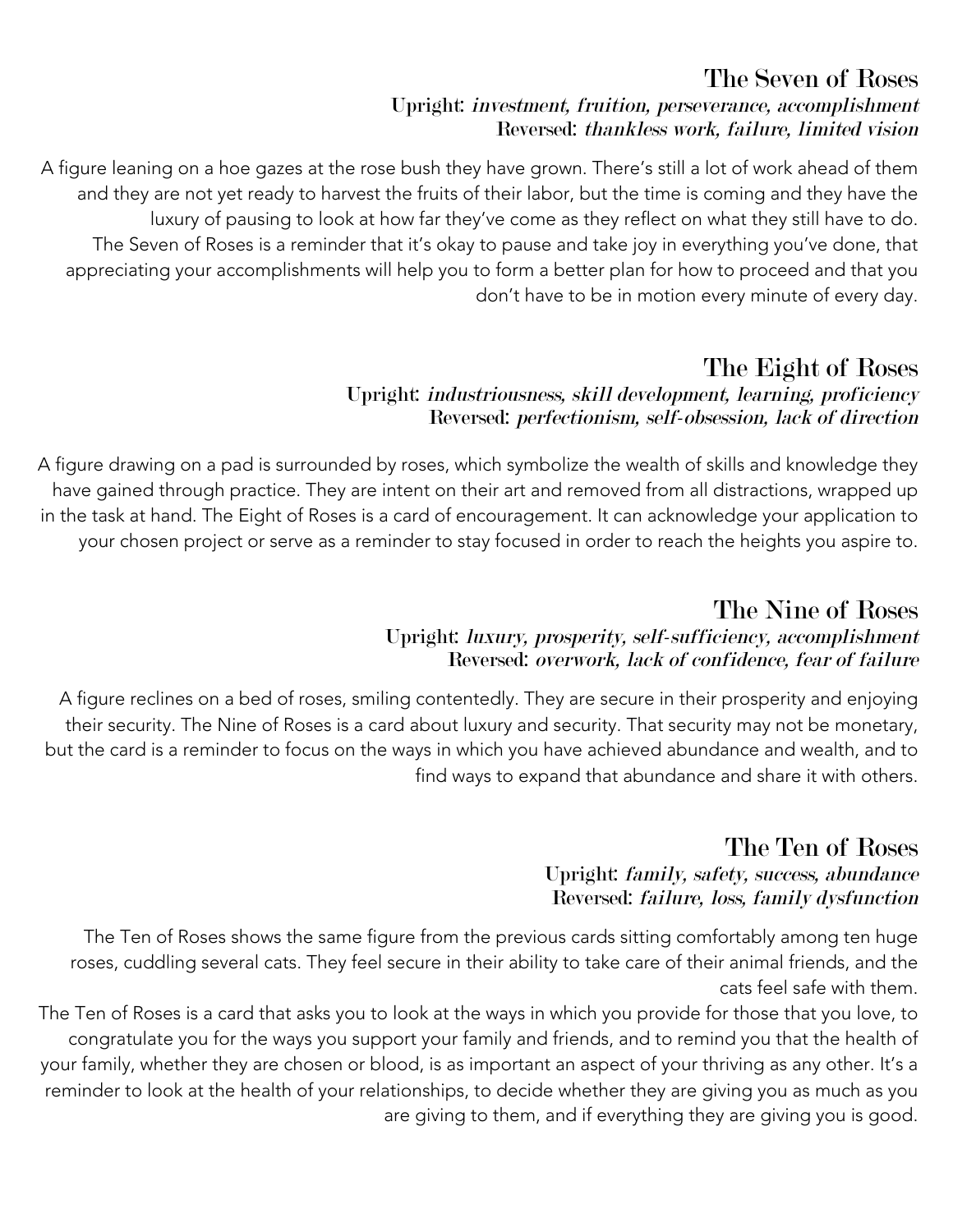### The Harlot of Roses Upright: prosperity, leadership, self-discipline, security Reversed: ineptitude, braggadocio, stubbornness

The Harlot of Roses sits alone looking at a huge rose in a gold vase. She is confident in her abilities, she knows she can provide for herself no matter where life might take her, and she knows that the skills she has learned in her work have taught her how to walk through the world more freely and confidently than if she were only a woman. She knows how to control men and keep their entitlement at bay, and she knows that she has the skills to lead others when they look to her to lead. She is rich in spirit, and secure in the knowledge that she is better than those who revile her.

# The Enchantress of Roses

#### Upright: practicality, self-reliance, nurturing, fertility Reversed: dependence, overwork, self-involvement

The Enchantress of Roses sits on the ground beside an enormous rosebush. She is naked except for a green robe, and she has laid out a few apples for two rabbits to eat. The rabbits are black and white, symbolizing duality and balance, and her robe is open to show her security in her own flesh. Her face is in shadow, but there is nothing forbidding about her; she lures the rabbits to her with kindness, not malice. The Enchantress of Roses is a card of nurturing kindness. While the Harlot is more concerned with material provision, the Enchantress is more concerned with the emotional realm. She has the stability that comes from inner peace and she shares it freely however she can.

### The Partisan of Roses Upright: hard work, routine, productivity, dependability Reversed: perfectionism, stasis, inability to commit

The Partisan of Roses leans on a shovel, halfway unblocked, reviewing the work they've accomplished. They are no stranger to hard work and are ready to do whatever it takes to achieve their goals, whatever those may be. The Partisan ofRoses is a reminder that sometimes slow and steady can be what wins the race, that sometimes progress is slow, and that the work that it takes to achieve a goal is not always flashy or inspiring. Growth is not always a quick or glamorous process, sometimes it is slow and drudging, but it is no less important.

### The Conspirator of Roses Upright: manifestation, opportunity, learning, prosperity Reversed: procrastination, failure, malaise

The Conspirator of Roses sits cross-legged with their arms held up, ready to catch the enormous rose that hovers in front of them. They have spent time and energy finding where to position themselves and they are ready to receive the fruits of their effort.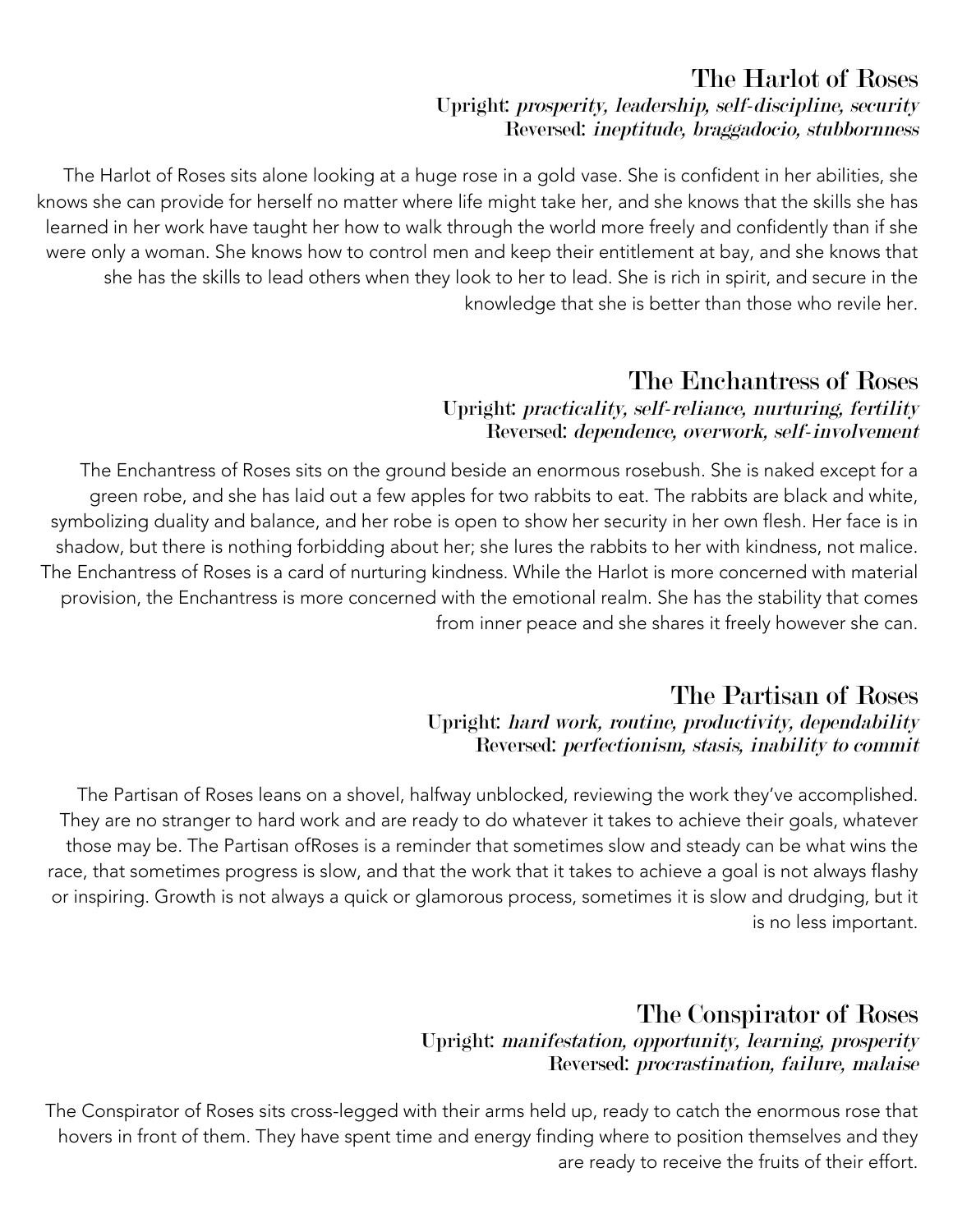The Conspirator of Roses suggests that you open yourself to new opportunities, whether by entertaining new ideas or knocking down the obstacles that stand in the way of your ideal life. The name Conspirator necessarily implies that your work cannot be done alone, that it's only through collective action and coconspiracy that we can achieve anything of value.

# KNIVES – AIR

# The Ace of Knives

#### Upright: clarity, success, power, inspiration Reversed: poor judgment, stagnation, indecision

The Ace of Knives is a card of raw power. The suit of Knives is associated with the constant, unseen, changing force of air, and the Ace of Knives reflects that. It is a card that tells you to harness your power, to cut through the bullshit, and move forward: you are everything you need, you are razor sharp and full of potency.

## The Two of Knives Upright: denial, difficult choices, incomplete knowledge, obscurity Reversed: indecision, confusion, avoidance

The Two of Knives shows a blindfolded figure reaching out to grasp two huge knives stuck in the ground. Their feet are submerged in shallow water and the moon above them is partly covered in a dark cloud. They are clearly trying to find their way but lack the information to be sure of their choice. Although their hands are unbound, they do not remove their blindfold.

The Two of Knives tells you to trust your intuition, to pull yourself out of denial and look closely at the choices you face, and confront the risks and rewards of each one, no matter how uncomfortable that process may be. Nothing is to be gained by allowing yourself to be waterlogged by emotion.

## The Three of Knives Upright: heartbreak, loss, grief, separation Reversed: release, forgiveness, optimism

A woman pierced by three knives through her heart, abdomen, and crotch stands on one leg, bent backwards in her exquisite agony. The three knives, representing emotional, reproductive, and sexual traumas, come together behind her back and diverge again, dripping three drops of blood. The Three of Knives is a card of pain and sorrow. It depicts the way the traumas we experience come together, but it also holds a reminder that it is possible to move past the suffering that is inflicted upon us, that if we take the pieces of our pain separately and express our suffering we can eventually leave the things that have hurt us in the past. Our capacity for pain is infinite, as is our ability to survive.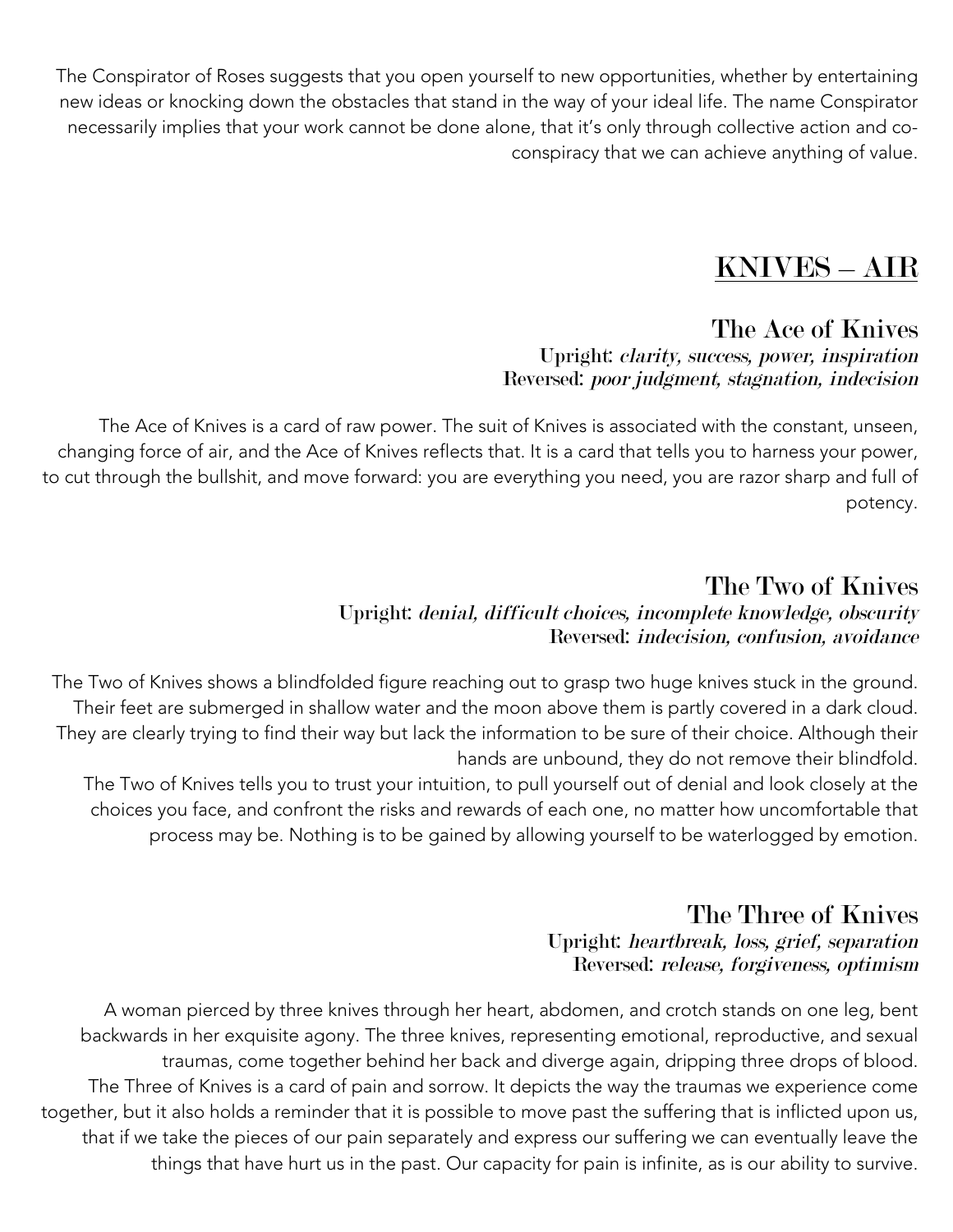## The Four of Knives Upright: rest, rejuvenation, contemplation, stasis Reversed: exhaustion, burnout, lethargy

The Four of Knives shows a figure asleep next to a large cat who sleeps in a similar position. There are four knives arranged symmetrically behind the two sleepers, symbolizing clarity of focus. The Four of Knives is an admonition to collect yourself before you move forward, to clear your head, to recuperate both mentally and physically from the trauma of the Three of Knives, and to seek out healing solitude.

# The Five of Knives

### Upright: conflict, competition, disagreement, false victory Reversed: reconciliation, discernment, inner confidence

In the Five of Knives a person stands seemingly triumphant, their hands resting on the handles of three knives buried point down in the earth. Behind them, two other knives lie on the ground, their blades pointed away from the figure. It's clear they think they've gotten away with something, but their protruding ribs, as well as the wind that seems to warn of an oncoming storm, tell a different story. The Five of Knives is a reminder that not all victories are positive, that sometimes the cost of winning is much greater than the benefits that come with being called a victor. It is tactically unsound to fight every battle, there are times when it is better to sit back, collect your strength, and strike somewhere that will genuinely affect change.

# The Six of Knives

### Upright: transition, loss, release, change Reversed: unfinished business, clinging to the past, resistance

In the Six of Knives a figure in a hooded robe walks a path lined with knives. Their posture is solemn, suggesting that they know that the only way is forward, and that straying from their path will only hurt them, but they have a long way to go.

This card reminds you that clinging to the past will only hurt you, and that you must always move forward to the next stage of your life unencumbered by the baggage of your past.

# The Seven of Knives

### Upright: strategy, resourcefulness, self-reliance, secrecy Reversed: deceit, self-doubt, aimlessness

A figure stands with their robe open to reveal seven huge knives they've concealed in the lining. Their face is in shadow, but a glimpse of a self-satisfied smirk is visible. They are clearly pleased with themself at having gotten away with so many knives, and feel secure in the knowledge that they will take care of themselves whether by hook or by crook.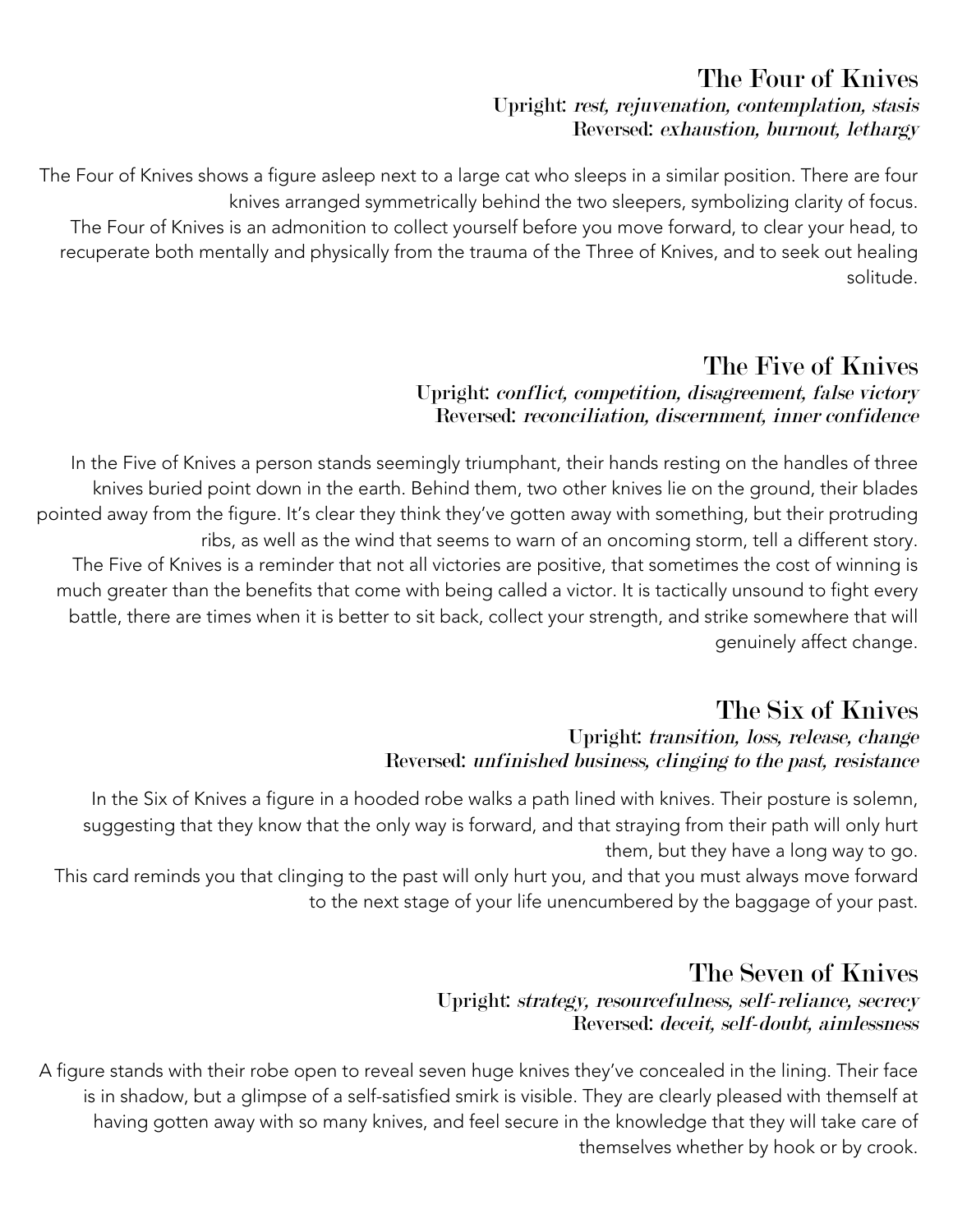No matter whether it appears upright or reversed, the Seven of Swords is a card of trickery and deceit. It reminds us not only to be careful and strategic in our own duplicitous actions, but to watch out for the manipulation of others: as good as it feels to walk off with a bundle of knives, it is not so pleasant to find yourself disarmed without your knowledge.

# The Eight of Knives

### Upright: stagnation, restriction, self-isolation, imprisonment Reversed: new ideas, release, inner freedom

The Eight of Knives shows a person walking through a pool of water, surrounded by huge knives buried in the ground. They are bound at the knees and elbows and their head is covered by a bag, but it's obvious that if they really wanted to, they could free themself from the ropes. Their feet are bleeding and their steps are obviously uncertain and they are trapped by the knives that surround them, but if they follow the water that symbolizes their intuition they would find a clear path through the danger. The Eight of Knives teaches us that we must be constantly in a state of adaptation, that some prisons are only in our minds, and that with only a few simple actions we can free ourselves and escape them. Sometimes you are made a victim, but sometimes you make yourself a victim. The first you have no control over, but the second is only up to you to change.

### The Nine of Knives Upright: trauma, fear, depression, despair Reversed: liberation, redemption, disencumberment

The Nine of Knives is not a light or happy card. It deals with trauma, nightmares, and defeat, however temporary. The figure from the previous cards is on all fours, with nine knives pointed at her head, which is covered by a black bag, as she is raped by a bright red man, the only person who seems to be having any fun.

This card is a reminder that trauma and violence are real and that the physical suffering that is inflicted on us has mental consequences as well. Long after the immediate pain of violence passes, the pain that's left is no less real for being entirely in our heads. It's okay to ask for help, it's necessary to ask those who we love and those who love us to help pull ourselves out of the darkness. It's okay to admit you're not okay, it's okay to struggle, and sometimes other people are the only ones who can help us out of the nightmare.

# The Ten of Knives

### Upright: defeat, betrayal, crisis, bad endings Reversed: recovery, release, resisting the inevitable

The Ten of Knives depicts a figure hovering in blank space, pierced by ten huge knives. They are covered in blood and visibly suffering, but despite their injuries they are still struggling to raise themselves. This card asks you to remember that no defeat is permanent, that everything is temporary and that as long as we are breathing, we are fighting. This is your final struggle, you can't control the circumstances that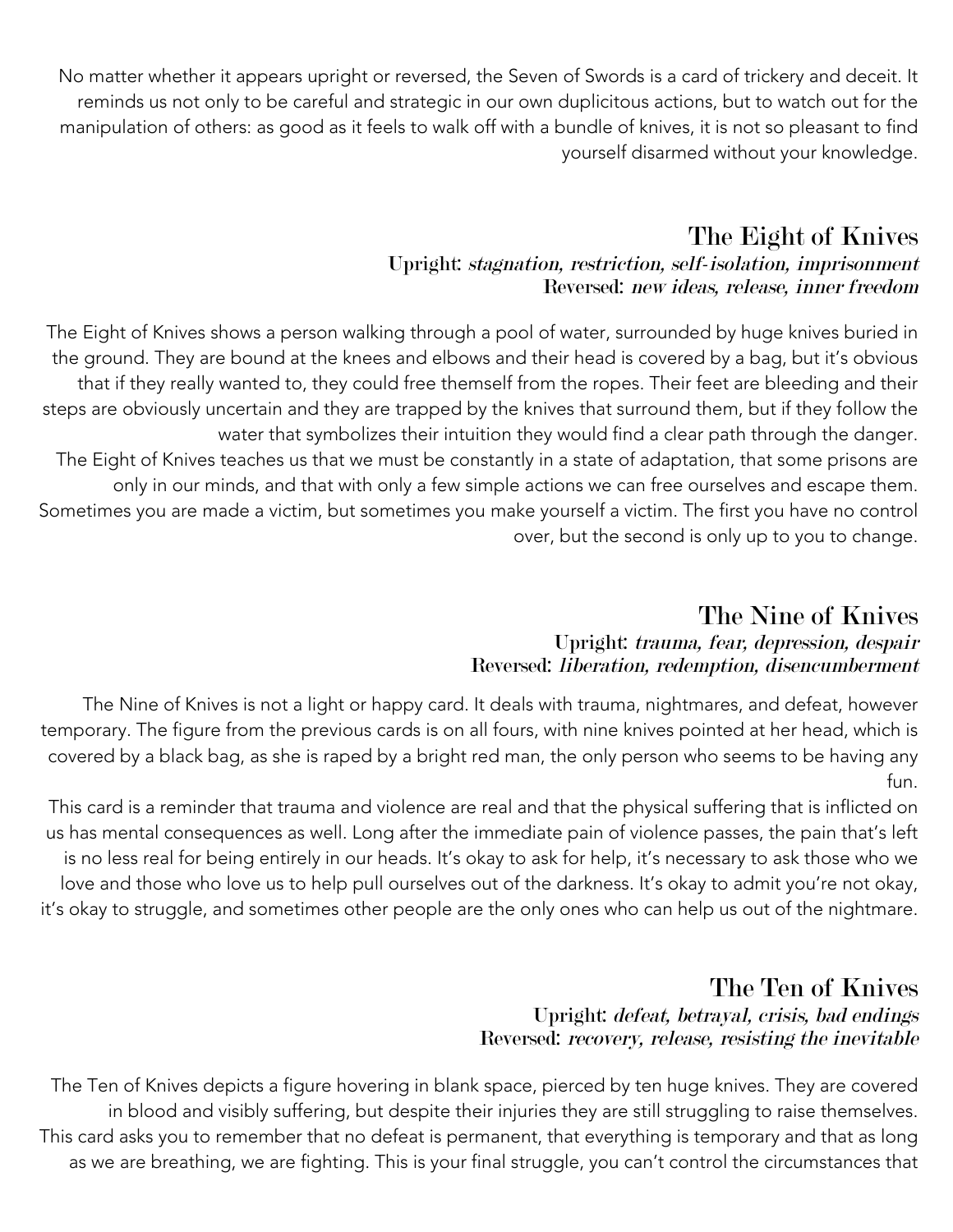brought you to this place, but you can choose how you will respond. This is no time to be a baby: you can drag yourself up or you can succumb, but if you can weather this, you can weather anything.

### The Harlot of Knives Upright: truth, knowledge, intellect, lucidity Reversed: manipulation, abuse of power, overconfidence

The Harlot of Knives smokes a cigarette as she leans on a stack of huge, well-worn books. She is dressed in stockings and garters, but is clearly well educated. She is stable and relaxed as she is lost in thought. She is intelligent and grounded, and her adaptability is clear in her ability to perform the vapid, artificial sexuality required by her job, despite having a deep understanding, grounded in reason and an analysis of the social order, of how laughable the duties of her job truly are.

The Harlot of Knives is a reminder that things and people are not always as they initially appear, and that true sensibility manifests itself in adaptability.

## The Enchantress of Knives

#### Upright: autonomy, bitterness, perception, principles Reversed: exploitability, oversensitivity, emotional unavailability

The Enchantress of Knives wears a long grey robe, and stands with her hands clasped, looking unflinchingly in front of her. Her face is in shadow and there is a bloody knife stuck in the ground behind her, its blade pointed away from her. She has suffered and lost, but her pain is behind her now; she has learned from it, and found her inner strength. She is unshakable in her principles and knows that she can weather whatever storms life throws at her.

The Enchantress of Swords seeks truth in everything, and she insists that you do the same. She asks you to cut through all the bullshit to find your own inner strength, and although she knows that is something only you can do for yourself, she is prepared to help you find your way. She is centered within herself, and while people often think of her as cold or mean, her love is as expansive as it is practical.

# The Partisan of Knives

#### Upright: ambition, spontaneity, action, motivation Reversed: impulsiveness, restlessness, lack of focus

The Partisan of Knives is ready for action. They rush into the thick of things with a strong wind behind them. Like the fool, they are free of fear, but while the fool is full of hope, the Partisan's motivation is entirely practical. They are not concerned with idealism or dreaming, only with action and result. The Partisan of Knives reminds you to be assertive, to not waste time beating around the bush with idle talk or boasting, but to spring into the thick of things as soon as possible. They are often seen as impulsive, but in reality they are simply direct, and they expect the same of others. As much as the Partisan encourages you to be assertive and direct, they can also serve as a warning to remain open to alternative courses of action and not to rush onto any one path too quickly.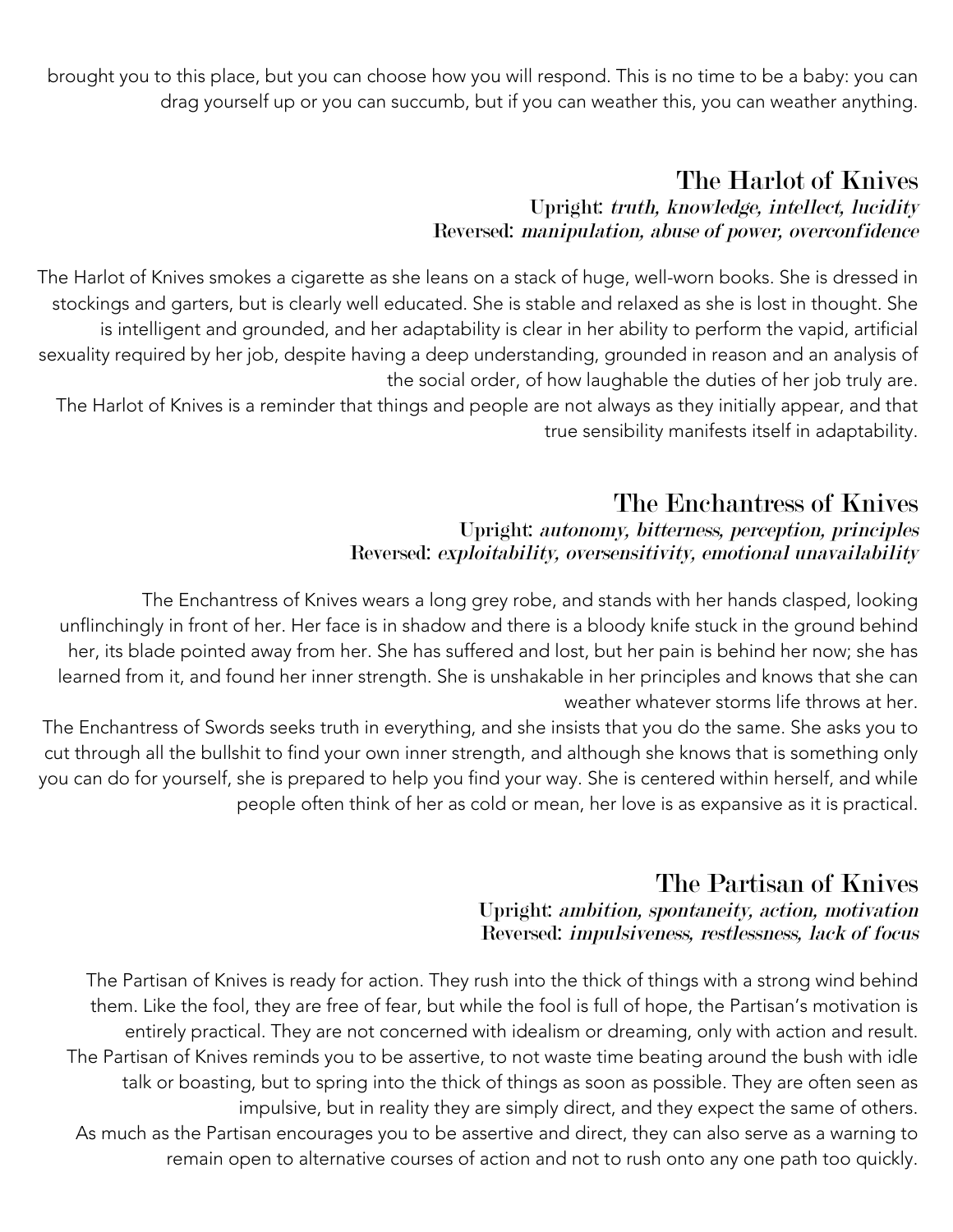### The Conspirator of Knives Upright: curiosity, learning, communication, new ideas Reversed: boastfulness, egotism, thoughtlessness

The Conspirator of Knives is a curious person who welcomes learning from many different places. They know that as useful as their book might be, there is just as much to be learned from the world around them. Unable to remain inactive, they seem to be taking a step forward, ready to try to start something that will bring about the better world they dream of.

The Conspirator of Knives is endlessly curious and loves to share the things they've learned with anyone who will listen, They are not always sociable but they know the value of collective action. They provide a model for healthy relations with others. Their spirit of information-sharing and their enthusiasm towards the ideas they help to conceive or perfect is admirable and something we could all work towards in our own ways.

# FEATHERS – FIRE

### The Ace of Feathers Upright: creation, inspiration, beginnings, potential Reversed: distraction, aimlessness, apathy

The Ace of Feathers, like the other Ace cards in the Minor Arcana, represents the most powerful and positive aspects of its suit. The suit of wands concerns fire, and although fire can be a destructive force, it can also be a cleansing one that makes way for growth. Fire can be dangerous and deadly, but when it's harnessed it can be used to achieve incredible things. The Ace of Feathers represents that potential, but it is a reminder that no matter how much potential you may start with, it means nothing unless you are willing to do the work to direct it.

### The Two of Feathers Upright: choice, discovery, progress, planning Reversed: fear, doubt, misalignment

The Two of Feathers represents planning and progress. The figure stands between two feathers holding a globe in their hands. The world they hold in their hands has no borders or walls or civilized structures, showing that the better world is within their grasp. They are in darkness, but they face the light, and they are ready to step forward and bring their dreams to life.

While this card represents progress, it is also a reminder that not all progress is positive, that moving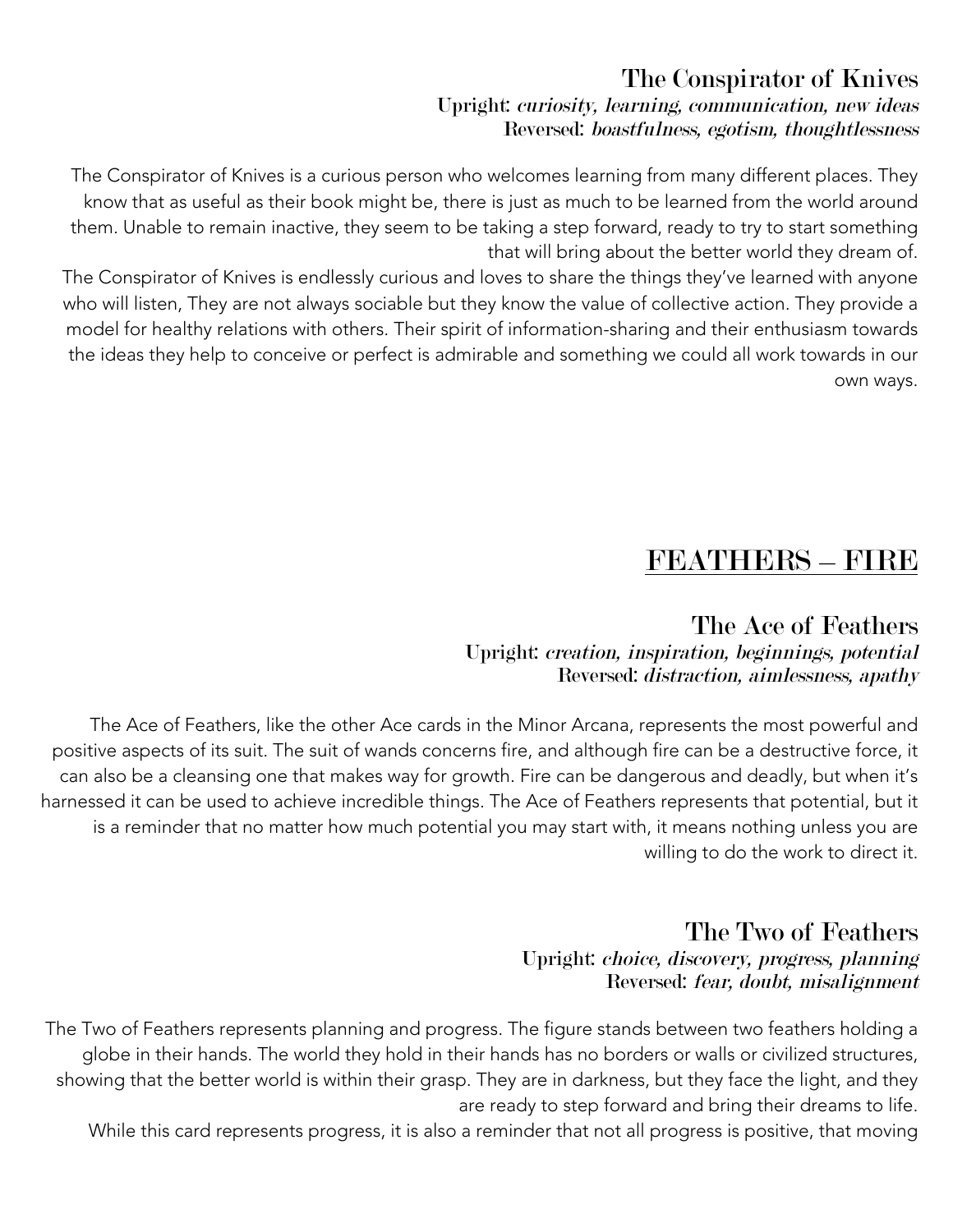forward in the wrong direction is as dangerous as not moving at all and that sometimes we must find our way back to the more natural existence we came from—but with a clear vision, anything is possible.

# The Three of Feathers

#### Upright: opportunity, expanding horizons, foresight, new projects Reversed: delay, uncertainty, excessive caution

The figure faces the light, their feet firmly planted, their shoulders squared, and their posture confident. They have made their choice, they are committed to their plan, and they are ready to take the next step to achieve their dreams. They know the way ahead of them may not be easy, but their path is clear and bright; they can see the obstacles ahead of them and are confident in their ability to plan out a strategy for how to overcome them.

While the Two of Feathers represents the planning stage of an endeavor, the Three of Feathers represents the beginning of the journey. It encourages you to greet the challenges that are to come with confidence and courage.

### The Four of Feathers Upright: security, harmony, joy, celebration Reversed: discord, transition, uncomfortable beginnings

In the Four of Feathers, the figure from the previous cards dances among four brightly colored feathers. At their feet, the cat rolls onto his back as he plays with a string, unafraid to display his belly. There is clearly some kind of celebration going on, and the two creatures are safe, happy, and proud of how far they've come.

The Four of Feathers elicits you to take a moment to celebrate your successes, and take the time to find a place of safety in which to relax and rejoice. As important as it is to keep moving forward and not get stuck in a mire of self-doubt or arrogance, it's just as important to take the time to appreciate the time and effort you've invested in achieving your goals.

# The Five of Feathers

Upright: strife, conflict, confusion, bad communication Reversed: inner turmoil, avoidance, accountability

The Five of Feathers shows the figure looking up at a cluster of feathers that seem to be floating to their left in a disorganized whirl. Their hands are covering their ears as if they are trying to block out the frustrating rush of the feathers' movement. It's unclear why the feathers are there, why they are upset, or what could possibly be the outcome of this situation other than more chaos. When the Five of Feathers appears, it's a sign that you need to look at the conflict in your life, the

influences that oppose your happiness, and the ways in which you can return your situation to a more positive, orderly state. Look at the way you communicate with others and how others communicate with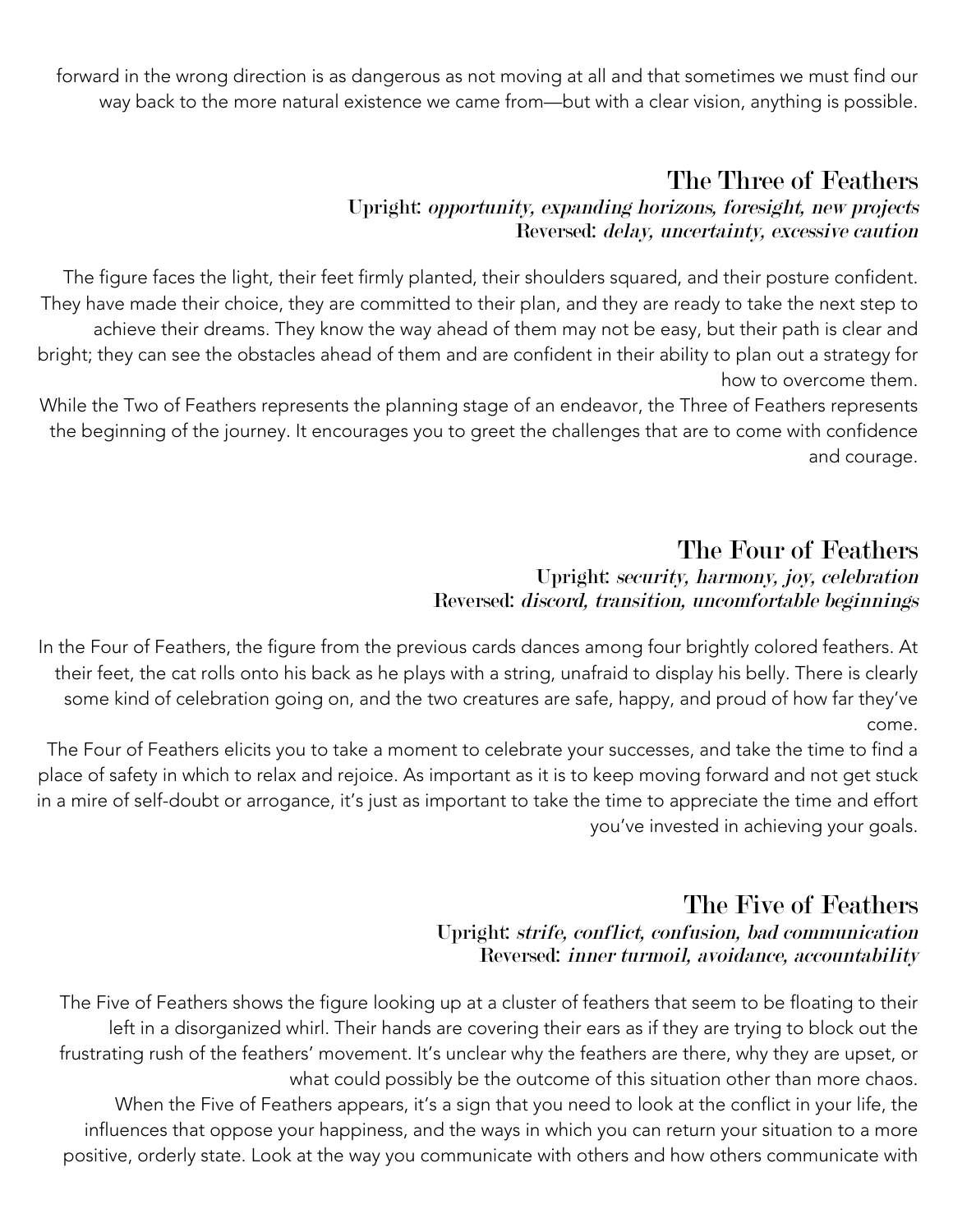you. If you aren't being heard, ask yourself if there are better ways to get your point across, and look at the ways in which you might be ignoring what other people have to say.

# The Six of Feathers

#### Upright: recognition, achievement, confidence, success Reversed: egotism, arrogance, private victories

In the Six of Feathers, a performer stands ready to take a bow. She has impressed her audience, and she is proud of the recognition she has gained. This card is a reminder that it's okay to be proud of the things you've achieved and to enjoy the acclaim that comes with success. You've worked hard and you deserve to be celebrated.

While the Six of Feathers reminds you to accept praise, it's also important to remember that while the applause feels good, glory should not be your only motivation. Your self-confidence should be based in the things you achieve, not in the applause you receive for them. Private victories are no less victories than public ones, and it is more important to be secure in your self-concept than to receive the adulation of a hundred people.

# The Seven of Feathers

### Upright: self-protection, attacks, challenges, competition Reversed: exhaustion, surrender, burnout

In the Seven of Feathers the figure is braced on the floor, holding up one large feather as if to defend themselves from the six others that are flying at them. Their hair is blown by a gust of wind, suggesting that this situation came on suddenly, catching them unprepared. The Seven of Feathers concerns situations in which you feel attacked or under siege. This may have come

one suddenly, or it may have been building for a long time, but either way you may feel unprepared to defend yourself. This card is a reminder not to bow to external pressures, but to stay true to yourself, your goals, and your beliefs. If you stay strong and refuse to cede ground, eventually, the wind will die down and you can get back to the things that are important.

### The Eight of Feathers Upright: change, freedom, action, spirit Reversed: frustration, stagnation, hanging on to the past

The Eight of Feathers shows the figure leaping into the air to grab onto one of the many feathers that seem to be speeding upwards. They have chosen to rise above the people who want to hold them back, move past the traumas they have experienced, and grab onto the things that will take them to the next level.

The Eight of Feathers encourages you to take the plunge, follow your dreams, and grab onto the opportunities that present themselves to you. Change can be frightening, but stagnation will kill your soul.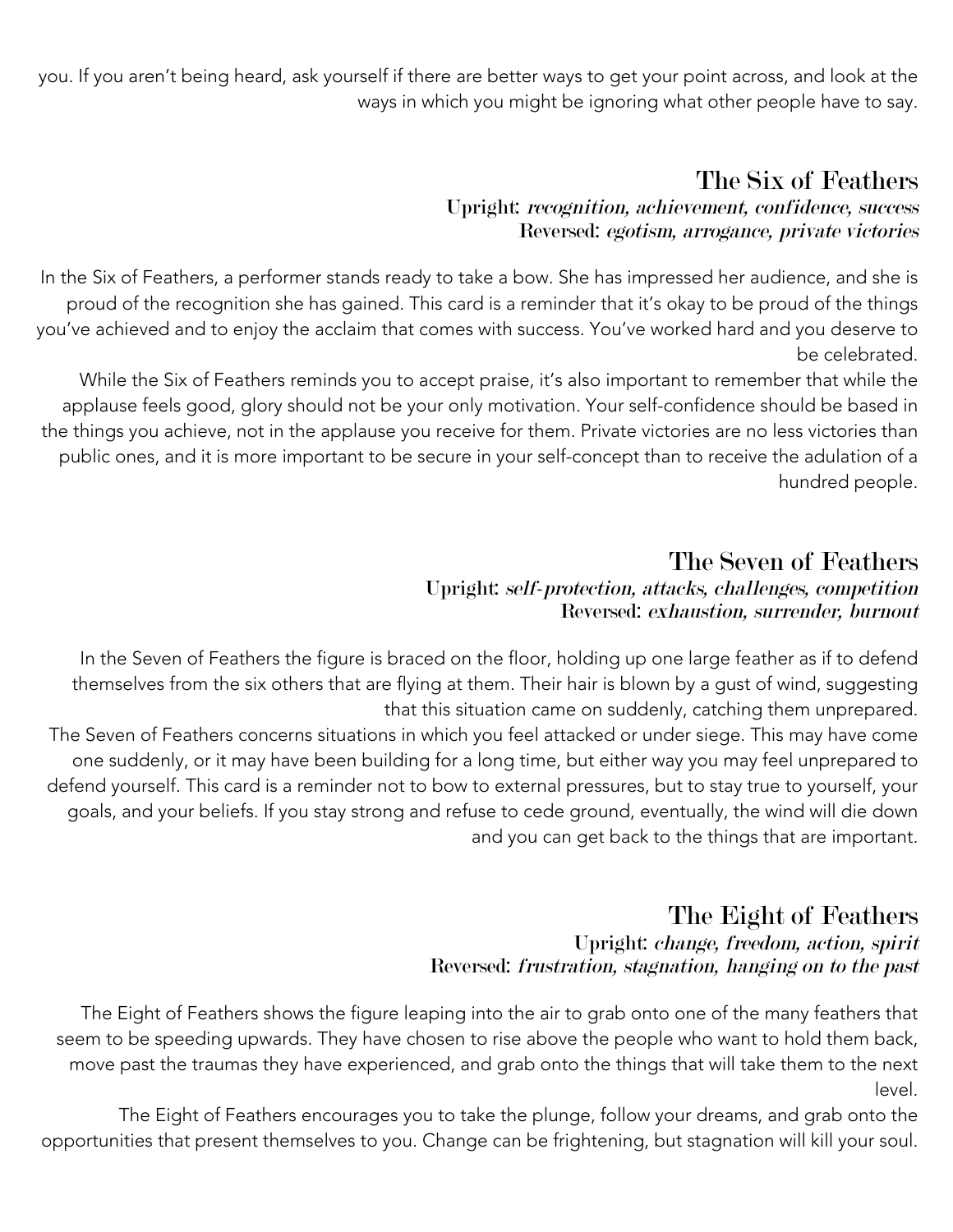It is time to go where your inspiration leads you, step out of your comfort zone, and leave your self-doubt behind.

# The Nine of Feathers

#### Upright: resilience, struggle, self-preservation, persistence Reversed: paranoia, defensiveness, hurt

The figure in the Nine of Feathers is struggling to get up after being injured. They are bleeding and their posture shows they are in pain, but they are still getting up. They have already encountered adversity and their struggles are not behind them by any means, but they have the strength to face the trials ahead of them and are nowhere near beaten.

This card is a reminder to never give up. Even when things seem impossible you can find the strength within yourself to keep going. Focus on the things and people around you who have your back, find your support system, whatever that might be, and keep yourself safe: you don't have much farther to go.

### The Ten of Feathers Upright: hard work, responsibility, commitment, completion Reversed: overcommitment, overwhelming, release

The figure in the Ten of Feathers is tired and overburdened, they have come a long way and they are bent over, struggling with a bag that holds ten feathers. They are ready for their journey to end, and the last leg seems impossible.

The Ten of Feathers acknowledges that anything worth achieving will not be easy, that struggle is an inherent part of success, but that perseverance pays off. At the end of the day, it's only feathers that you're carrying, even when it seems like too much, you have what it takes to make the last push and move into the next phase. Being honest with yourself about your ability, while you can doesn't just mean making sure you don't commit to what you can't handle, it also means not selling yourself short and realizing what you are able to probably endure more than you think, enduring and living are different and if you keep biting off more than you can chew you will eventually choke. .

### The Harlot of Feathers Upright: leadership, enterprise, honor, foresight Reversed: unrealistic standards, ruthlessness, poor planning

The Harlot of Feathers sits backwards on a chair, the fire of the match she uses to light her cigarette symbolizing her life force and creativity. She is a leader, knowing how to keep men in line and convince them to do her bidding. She is quietly confident and knows better than to let the world tell her what she is capable of or what she should do: that is up to her to decide. She doesn't waste time on projects or people who bleed her of her resources, but instead directs her energy towards things that will do the most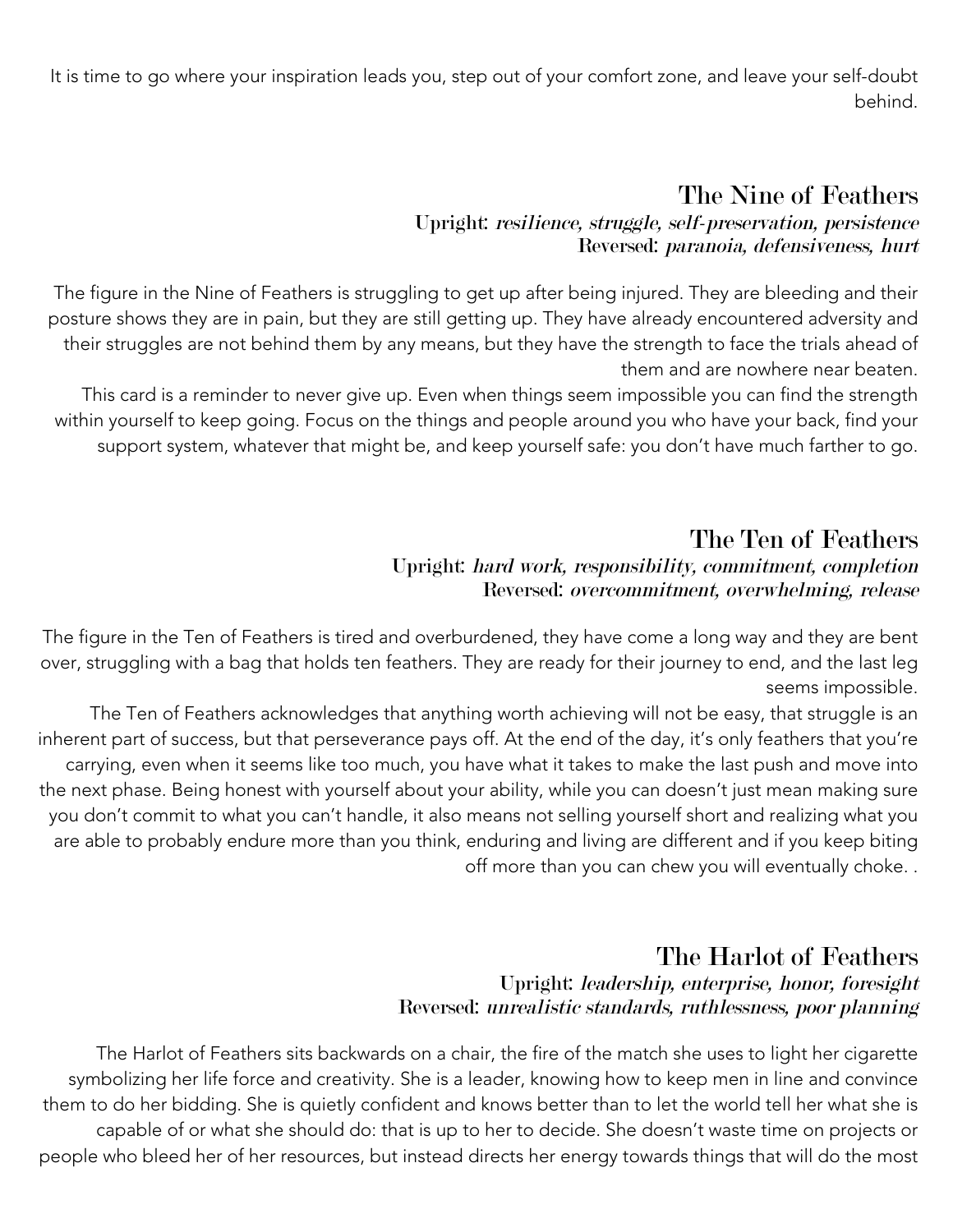good not only for her, but for others. She is a reminder not to let the opinions of others sway you, but to chose your own path and stay focused on it, rather than allowing the goings-on of the world at large to distract you from your chosen purpose.

## The Enchantress of Feathers

#### Upright: charisma, independence, confidence, secrecy Reversed: introversion, realignment, shallowness

The Enchantress of Feathers contains multitudes. As charismatic and sociable as she often seems on the surface, she is full of secrets and knows never to reveal too much. While she may come off as a social butterfly, she is in touch with her most wild inner self and knows that sometimes real strength and courage are not immediately obvious.

The Enchantress of Feathers has a level of self-knowledge that can only come from digging deep into the darkest places of your mind and facing your most uncomfortable truths. Her self-knowledge gives her total confidence in herself and her capabilities and encourages you to be equally confident in yours. She gives little thought to the people and influences that seek to hold her back from her goals, and reminds you that you have the same potential within yourself.

# The Partisan of Feathers

#### Upright: adventure, impulsivity, action, fearlessness Reversed: lack of focus, delays, frustration

The Partisan of Feathers stands holding a lit match and a Molotov cocktail. They are ready to put their goals into action and while they know that there is danger ahead of them, they are completely unconcerned with what could be and focused only on bringing about their dreams. The Partisan of Feathers envisions a better, brighter world and are willing to do anything to achieve their dream. While they bring you a call to action they also carry the warning that you should not be hasty, and that sometimes it is better to formulate a solid plan before springing into action without a second thought.

## The Conspirator of Feathers Upright: inspiration, freedom, discovery, potential Reversed: limitation, self-doubt, incomplete ideas

The Conspirator of Feathers stands holding a lit candle. A strong wind symbolizing new ideas blows over them, but the candle flame is sheltered by their body and does not go out. Their face is turned towards the light and they are intent on the candle's flame, and the new ideas it symbolizes. Their mind is open to new concepts. They are a deeply curious and ingenious person, full of ideas and eager to learn. They greet the world with an attitude of wonder and do not discount things without reason, and they encourage you to do the same.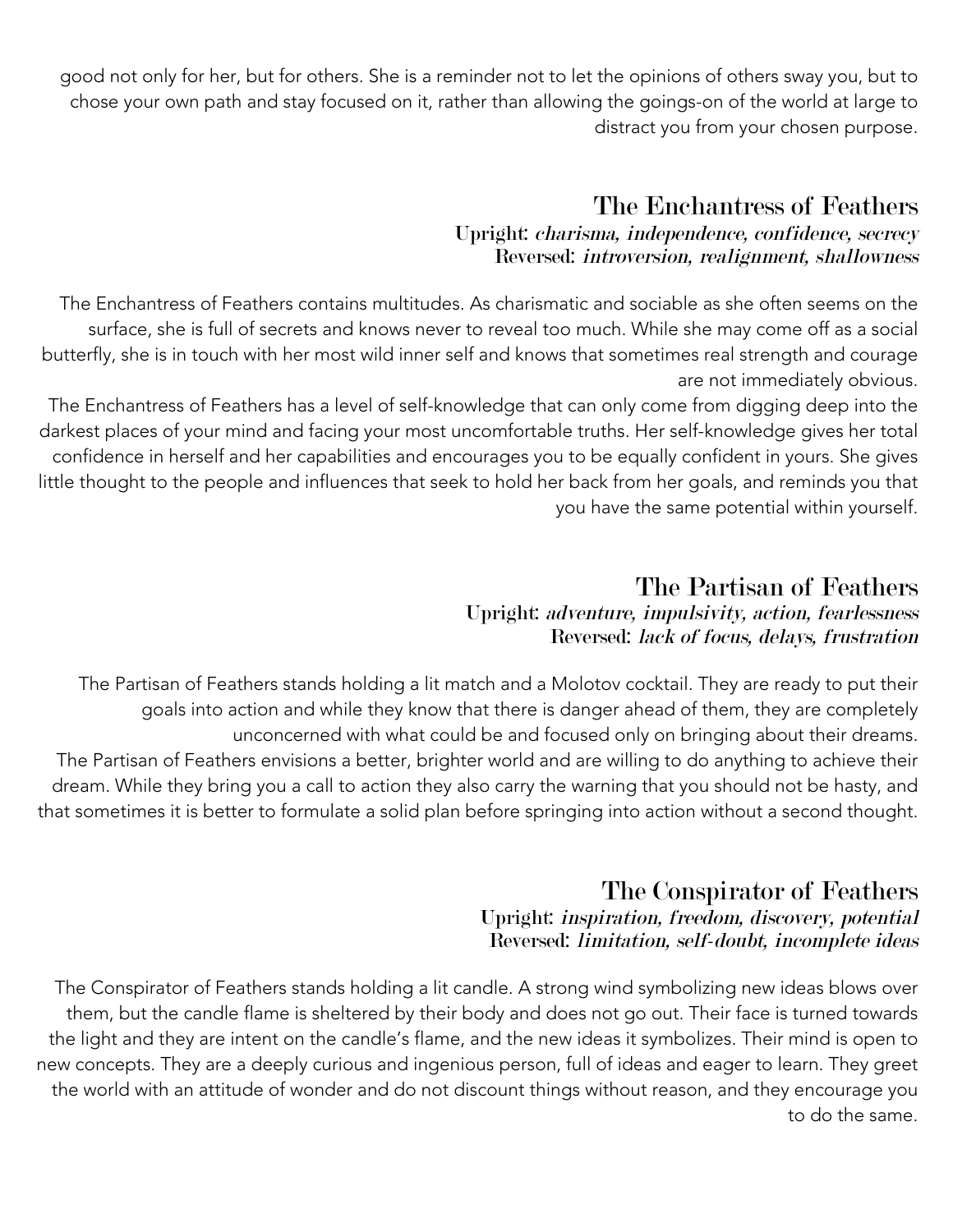# GOBLETS – WATER

## The Ace of Goblets

#### Upright: creativity, compassion, love, intuition Reversed: self-repression, selfishness, mental blocks

The Ace of Goblets represents all the most brilliant and beautiful qualities of the element of water. It is a card of love and compassion that invites you to open your heart, look into yourself, and follow what your intuition is pointing to. When the Ace of Cups appears it is encouraging you to open yourself not only to receive, but also to give, to foster connection and mutual aid and to let your creativity flow.

# The Two of Goblets

#### Upright: balance, passion, equality, love Reversed: discord, lack of trust, self-involvement

The Two of Goblets shows two people embracing. They are concerned only with each other, and are immersed in their own world. This card represents love and partnership between two people, whether that be romantic love or the love shared by two close friends.

The relationship depicted in the Two of Cups is one of mutual respect and admiration, where each partner sees the other to be a full human being and allows them the autonomy to express that. It encourages us to strive for relationships that are as equal and loving as the one between the two figures, and serves as a reminder that the way to foster partnerships that encourage mutual growth is by creating systems of mutual support, communication, and respect.

### The Three of Goblets Upright: friendship, cooperation, ingenuity, celebration Reversed: independence, overcrowding, hedonism

The Three of Goblets shows a group of three femmes in the middle of making Molotov cocktails. As serious as their project obviously is, they are drinking and laughing together. Each of the characters has their own part of the project to carry out and each is equally important. It's clear from the serious nature of their endeavor that they have known each other for a long time and trust one another absolutely. The Three of Goblets encourages you to focus on community and collective action, to look to the people closest to you for support and inspiration, and to cultivate strong networks of support and solidarity among your friends and loved ones.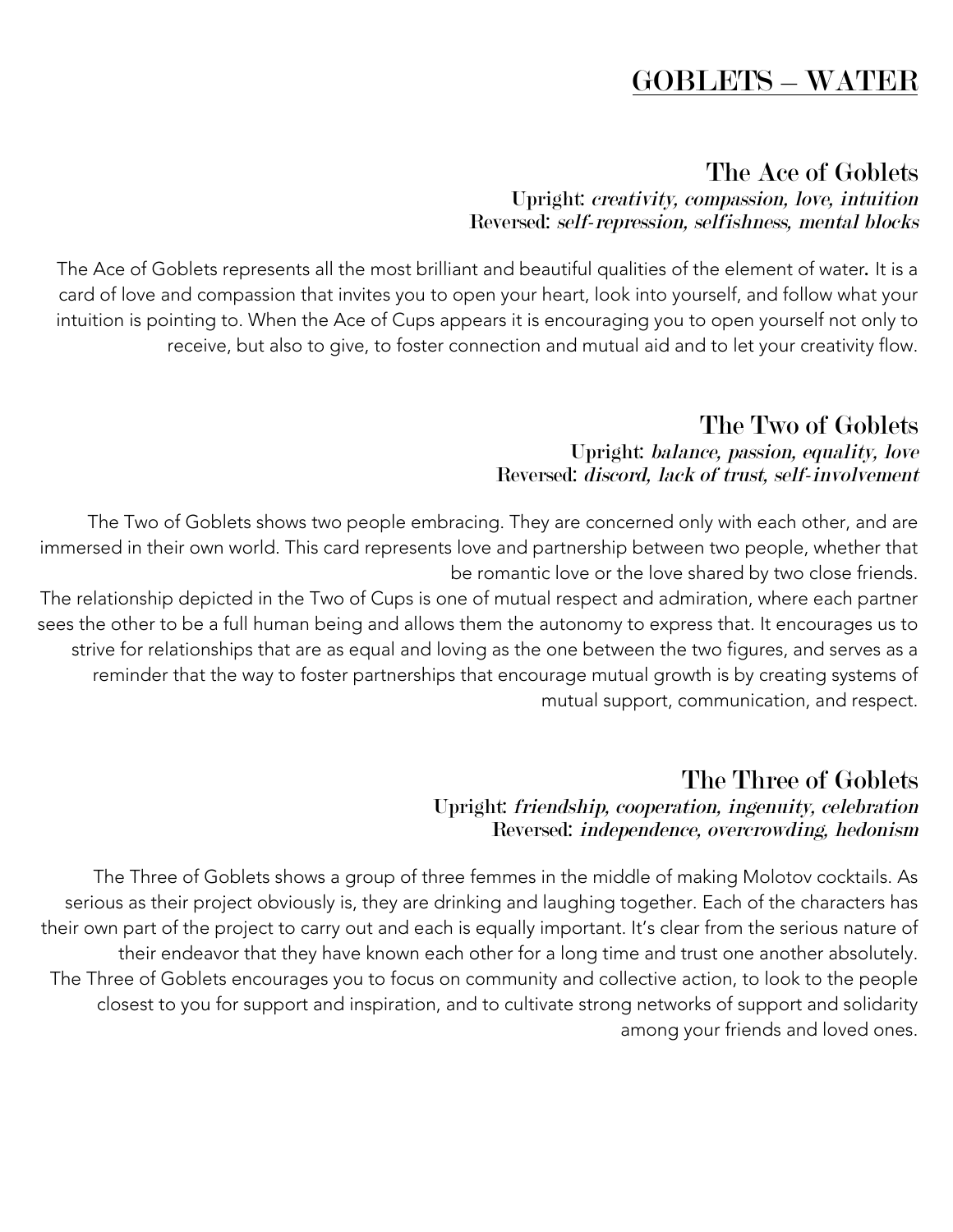### The Four of Goblets Upright: disconnection, apathy, overthinking, withdrawal Reversed: isolation, indecision, re-prioritization

In the Four of Goblets the figure sits lost in thought, staring into space with three goblets in front of them. A fourth goblet hovers in the air in front of them, partially obscured by a cloud. They are so lost in their own thoughts that they don't seem to notice either the three goblets at their feet or the fourth one materializing in front of them.

The Four of Goblets tells you to reach out and take the fucking cup already. It's very easy to get caught up in self-doubt, to spend so much time analyzing your options to death that opportunities pass you by, and to focus so much on what could be that you miss the opportunity to take action. Planning is a waste of time if it's never followed by action, and opportunity is worthless unless it's seized. While it's important to recognize whether or not you're ready for the opportunities that present themselves to you, it is just as important not to doubt yourself and your abilities or close yourself off to new experiences or paths. Allow yourself to be passionate, allow yourself to experience. You can't predict where new paths will take you.

### The Five of Goblets Upright: regret, disappointment, failure, heartbreak Reversed: liberation from pain, growth through setbacks, new chapters

The figure in the Five of Goblets crouches over three spilled cups. It is clear they are suffering, agonizing over what they have lost and either unable or unwilling to see what they still have: the two upright cups just beside them.

The Five of Goblets tells you to stop focusing on what you have lost and stop living in the past. Learn from your mistakes and move past them, release the things that have been done to you. That may mean forgiveness, but that is a personal choice. Some things are unforgivable, but forgiveness is not always a necessary part of moving forward. Nothing good can come of dwelling on the past; it is only by looking at what we still have and finding ways to direct those resources that we can grow past pain.

# The Six of Goblets

### Upright: innocence, harmony, safety, nostalgia Reversed: living in the past, inhibition, naiveté

The Six of Goblets, a child in a dress offers the contents of a goblet to the large adult cat sitting beside them. They are wearing the same jewelry worn by the figure in the other cards although the cat is no younger or older than how he appears in the rest of the deck. They are here to remind you to nurture or even revive your childlike sense of wonder and generosity; these are the things that make the world worth living in.

But although this card encourages you to allow yourself to entertain a more innocent outlook, it is a reminder that the past is the past, and that it is useless to dwell on how things used to be. Life is very hard, and while it usually gets more manageable, it doesn't usually get easier. It's easy to obsess over how things were and to despair at how bleak the present is in contrast, but it does you no good and your time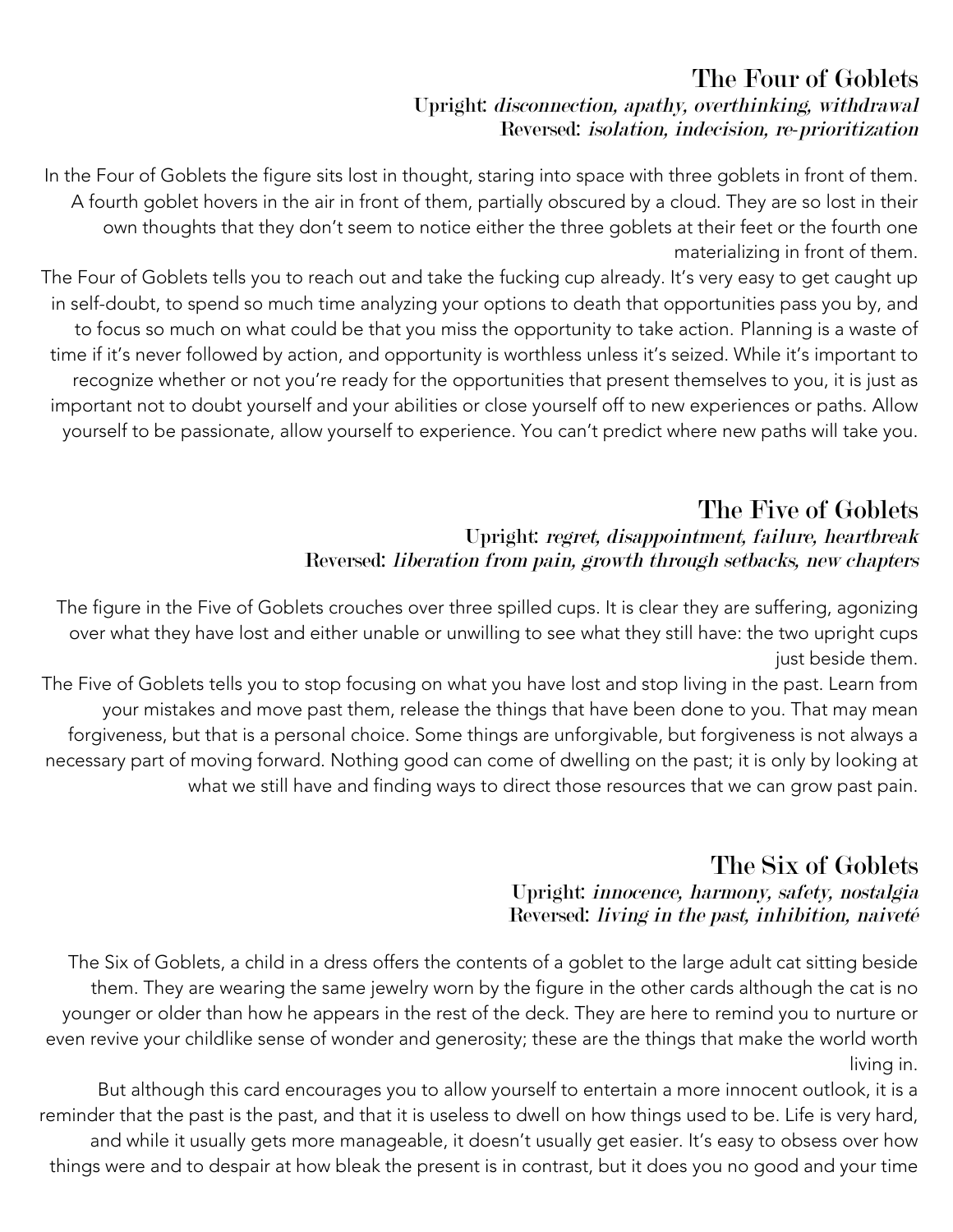## The Seven of Goblets Upright: hope, choice, opportunity, imagination Reversed: pipe dreams, overwhelming, indecision

In the Seven of Goblets, the figure is surprised by seven huge goblets materializing in front of them. Each cup contains a different object—a human heart, a snake, a tower, a rose and pearls, a candle, a mask, and a knife—and each object represents a different influence or choice.

The figure will be asked to choose their cups, as they can't have all of them, and the Seven of Goblets insists that you make a choice as well. When you're confronted with this card it is time to look at your life, to choose what is important to you, and to follow the path that leads to it. It's also important to remember that simply making a choice is never enough, that you must follow your decision up with the work that's necessary to make your vision into reality. It's better to spend your life with only one big dream and to do everything in your power to bring it to fruition than to have a new idea every day, but never put in the work to bring them about.

# The Eight of Goblets

### Upright: introspection, breaking cycles, abandonment, moving on Reversed: attachment, lack of direction, escapism

In the Eight of Goblets, the figure walks away from stacks of cups. Only two of the three groups are complete sets of three, but there is no cup to complete the third stack. The figure knows there is no resolution to what they were pursuing and they have chosen to move on to the next thing. They know the way forward is dark and uncertain, but they can't find fulfillment and wholeness in the place they're in. The Eight of Goblets is a card that asks you to take a hard look at your needs and wants and to evaluate whether your current situation can fulfill those things. Attachment to things that don't nourish us is a breeding ground for suffering, and sometimes it is better just to walk away, no matter how uncertain the way forward might seem. As much as this card is about accepting that not everything has a resolution, it's also a warning not to confuse release with avoidance. The things we walk away from leave as much of a mark on us as the things we hold onto and you can't move on unless you accept that your past experiences affect the way you approach the future.

# The Nine of Goblets

### Upright: success, satisfaction, stability, commitment Reversed: discontent, miserliness, materialism

The figure sits on a chair with a self-satisfied expression on their face. At their feet are nine cups, and it's obvious that they are pleased at what they have amassed. They have achieved their dreams and are proud and happy.

The Nine of Goblets is about allowing yourself to bask in your success and take pride in your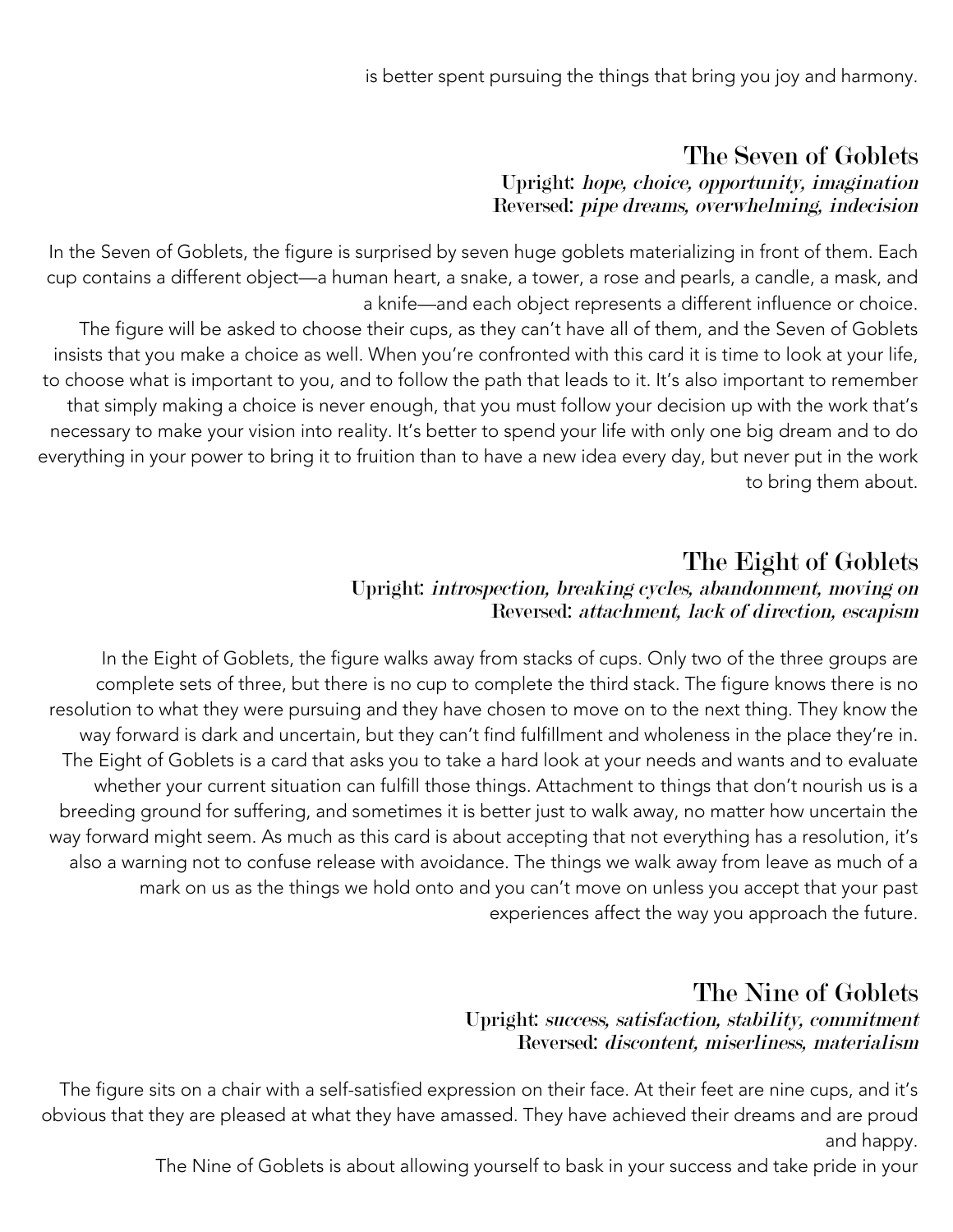accomplishments, while also remembering to be grateful for what you have. No one gets anywhere on their own, and no matter how much you have achieved by yourself, none of it would have been possible without help and support, whatever form that takes or wherever it originates. This card invites you pause to enjoy the things you have built and to share your abundance with the people who helped you on your way, but cautions you not to get too comfortable. Our circumstances are constantly in flux, and everything is temporary. Enjoy your laurels, but don't rest on them; you have no way

of knowing what is to come.

### The Ten of Goblets Upright: harmony, affinity, love, fulfillment Reversed: codependence, disconnection, strife

Two figures embrace under a ribbon that holds ten goblets. They are looking into the distance, rising on tiptoe with excitement and anticipation. They have found love and harmony and as they look towards the future, it appears to be as bright as the present. Their love is strong and they are in harmony with each other. Their unity has made their shared life beautiful.

The Ten of Goblets encourages you to celebrate the love in your life, whether it's romantic, platonic, or both, and reminds you to approach your relationships from the best part of your self.

# The Harlot of Goblets

### Upright: inner calm, emotional balance, creativity, compassion Reversed: moodiness, manipulation, self-pity

The Harlot of Goblets sits in a chair looking at something she's drawing. She is creative and sensitive; her knowledge of the world comes as much from her intuition as from her experiences. She is comfortable with her emotions, but is not led by them, and she is strong in her principles and unafraid of solitude. The Harlot of Cups encourages you to stand your ground when faced with opposition, and to follow your intuition and the path you know is right, not the path that others are telling you to follow. No one other than you knows what is best for yourself.

However, the Harlot of Goblets is also a reminder not to get so caught up in being right that you lose your sense of compassion. It's easy to fall into the trap of using your emotional perceptiveness for manipulation and in the short term it may get you what you want, but in the end it will only poison your relationships.

# The Enchantress of Goblets

### Upright: intuition, introspection, empathy, calm Reversed: codependence, self-involvement, martyr complex

The Enchantress of Goblets draws her hooded blue robe around her and gazes into the cup she holds in her right hand. She understands her own emotions and those of others. She is highly intuitive and brings that ability to all her relationships.

The Enchantress of Goblets is an encouragement to get in touch with your deepest self and to look past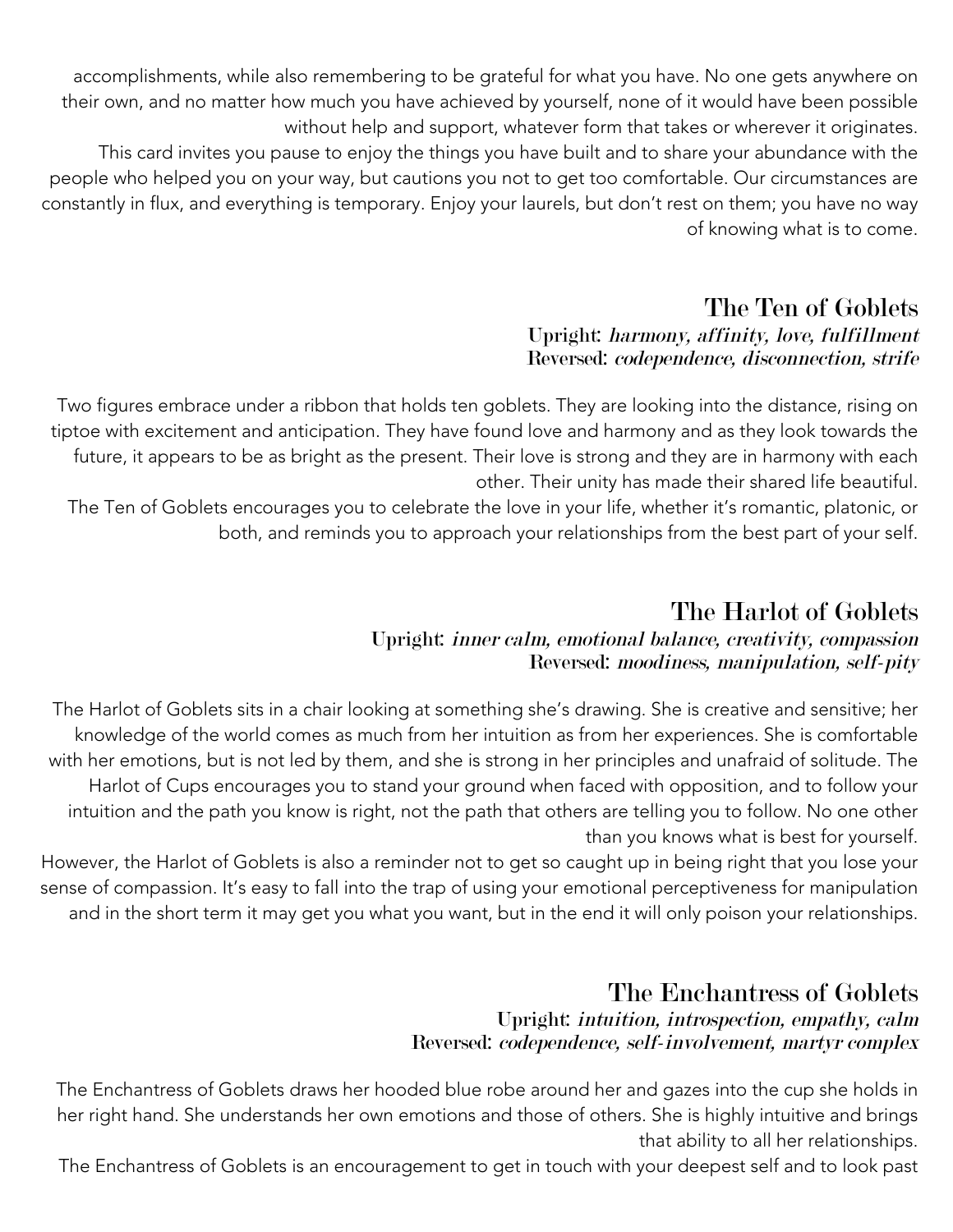the superficial in others because it is only when you see people for who they truly are that you will be able to relate to them effectively. She reminds you to treat others with compassion, but to trust your intuition: you know when things aren't quite right, even if you don't immediately know what's wrong or why. But just as this card asks you to find your softest self, it also serves as a warning against codependency and martyrdom. It can feel good to be needed, but care and support should be mutual, and there should be give and take—otherwise it just becomes a different kind of poison.

### The Partisan of Goblets Upright: inventiveness, emotion, romance, imagination Reversed: jealousy, delusion, unrealistic expectations

The Partisan of Goblets leans on a black flag, partially masked and holding a cup in their right hand. They are motivated by the idealism and creativity of their romantic nature and although they're driven by their emotions and instincts, they're not impulsive or hasty. Their goal is to bring their message of caring and mutual aid to as many people as possible, through both their words and their actions. Like the other face cards of the Goblets suit, the Partisan of Goblets encourages you to follow your intuition and to pursue projects you feel drawn to, even if those are not the things you're told you should pursue. They remind you that if you open your heart, the rest will follow. Apply action to your inspiration and do the work to bring about the better world you dream of.

# The Conspirator of Goblets

#### Upright: curiosity, possibilities, inspiration, perception Reversed: immaturity, doubt, creative difficulties

The Conspirator of Goblets sits on the floor holding their hands out to catch a fish that's popping out of the cup in front of them. They seem delighted at this surprising development. When this card appears, it's a sign that you should open yourself to new ideas and find new ways to express your creativity. Open your mind to new possibilities, even if they come from unlikely places, and allow yourself to see the interconnectedness of everything, letting yourself follow those connections to wherever they may lead. Like the Partisan, the Conspirator of Goblets tells you to keep your heart open, nurture your strangest self, and reach out for what is new and better•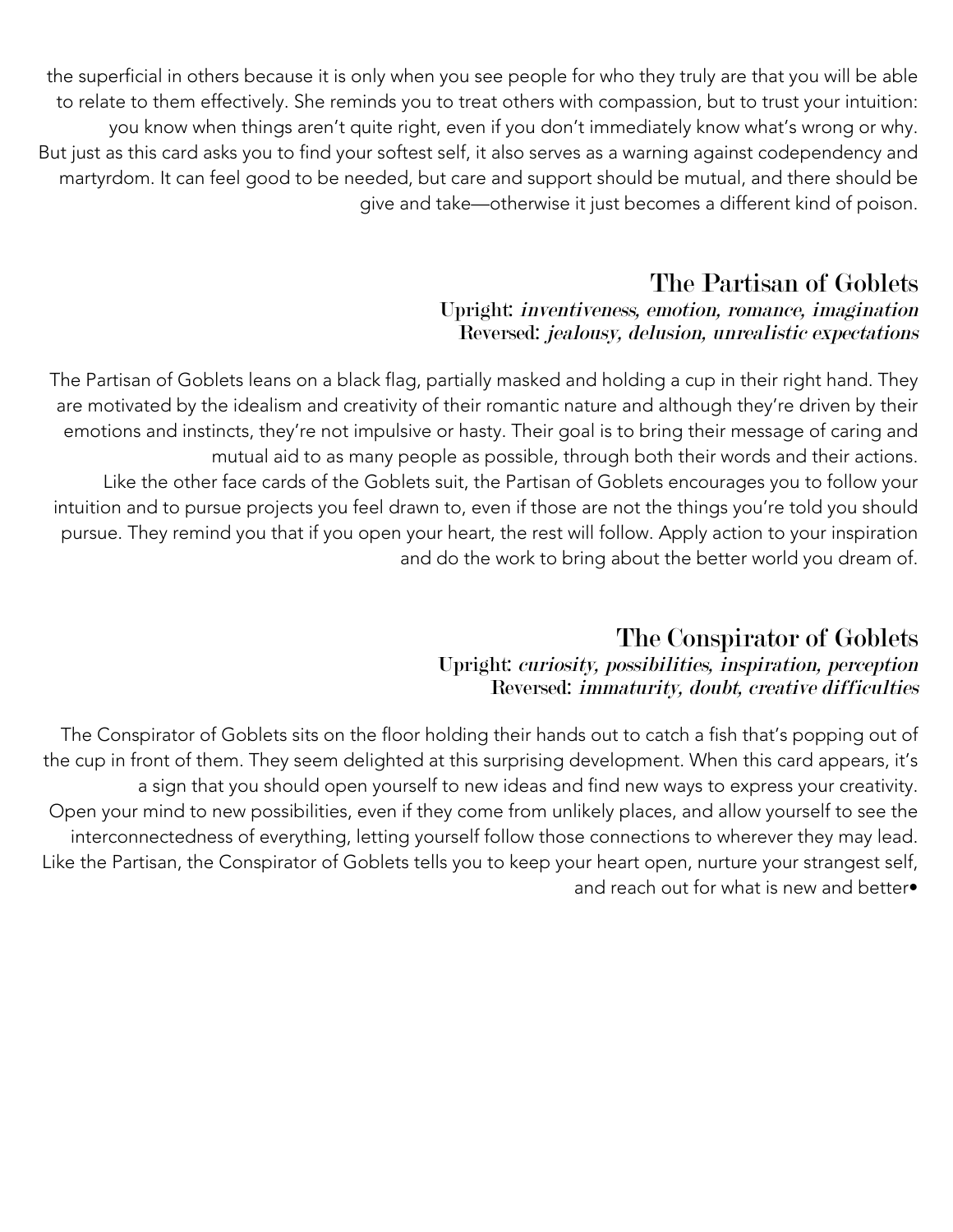# Reading Tarot

While a lot of tarot companion books will tell you a lot of things about how to read tarot, and give you a lot of different widely used spreads to use for various things, I have intentionally chosen not to do that.

Like most things used for the more abstract occult practices, the most effective methods will be unique to the individual. What works for someone who is primarily focused on introspection and meditation will be useless to someone more focused on divination, and the spreads that one person finds useful for divination could be completely useless to someone else using it for the same purpose.

When I started reading tarot as a wide-eyed fourteen year old, it was still a fairly fringe pursuit, mostly practiced by various types of weirdos, professional fortune-tellers, and the intersections of those two. The internet was still basically limited to dial-up unless you were rich, and there wasn't a lot of information out there. My mother's knowledge of tarot was in line with her view of it, as a parlor trick or a way to make money in a pinch, so she was not particularly helpful, and my father had a nasty habit of going through my room and confiscating anything he felt might have to do with Satan, or whatever demon he thought I was worshipping. This meant that I mostly had to make things up as I went along, and that meant that I made up a lot of my own spreads according to what seemed intuitive at the time. While I'm a lot older now and have a solid working knowledge of most of the more common spreads, I still tend to find a lot more illumination from the spreads I make up for specific readings.

A lot has changed since 2004: tarot is very much having a moment, and the internet is full of information, including lots of different spreads, both traditional and brand new, that have been created for different purposes. If you're new to tarot and want somewhere to start, Labyrinthos has a lot of solid free information (there's even an app!) Tarot Readings from a Bitch is an amazing, no-nonsense resource, and although they can be a little overly cheerful for my taste, Biddy Tarot has some good information for when you're first starting out. There's even a #tarotspreads hashtag on Instagram, though like much of Instagram the content on there ranges from really cool to "what. thee. fuck." But even if you want to know about the more structured ways people use tarot cards, I don't think there's any better way to get to know your way around a specific deck, or tarot in general, than to create your own spreads. They can be as simple as three, or even two, cards in a row, or as needlessly convoluted as the whole deck laid out on your front-room floor (something I very much do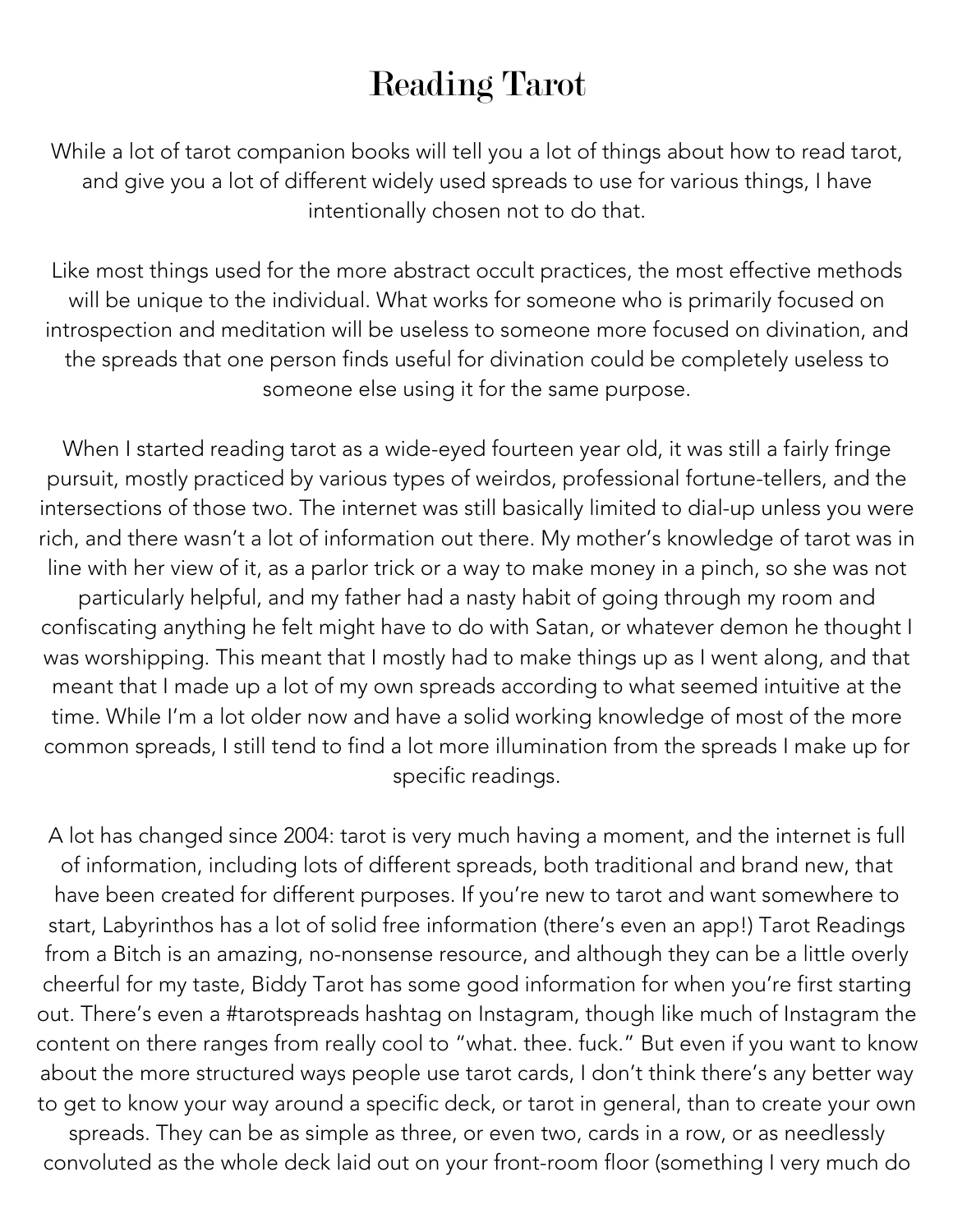NOT recommend if clarity is what you're looking for) and you can learn a lot from trusting yourself that way.

Whatever direction you take, I hope you and this deck can forge a strong and beautiful relationship of mutual love and understanding.

Love and Rage,